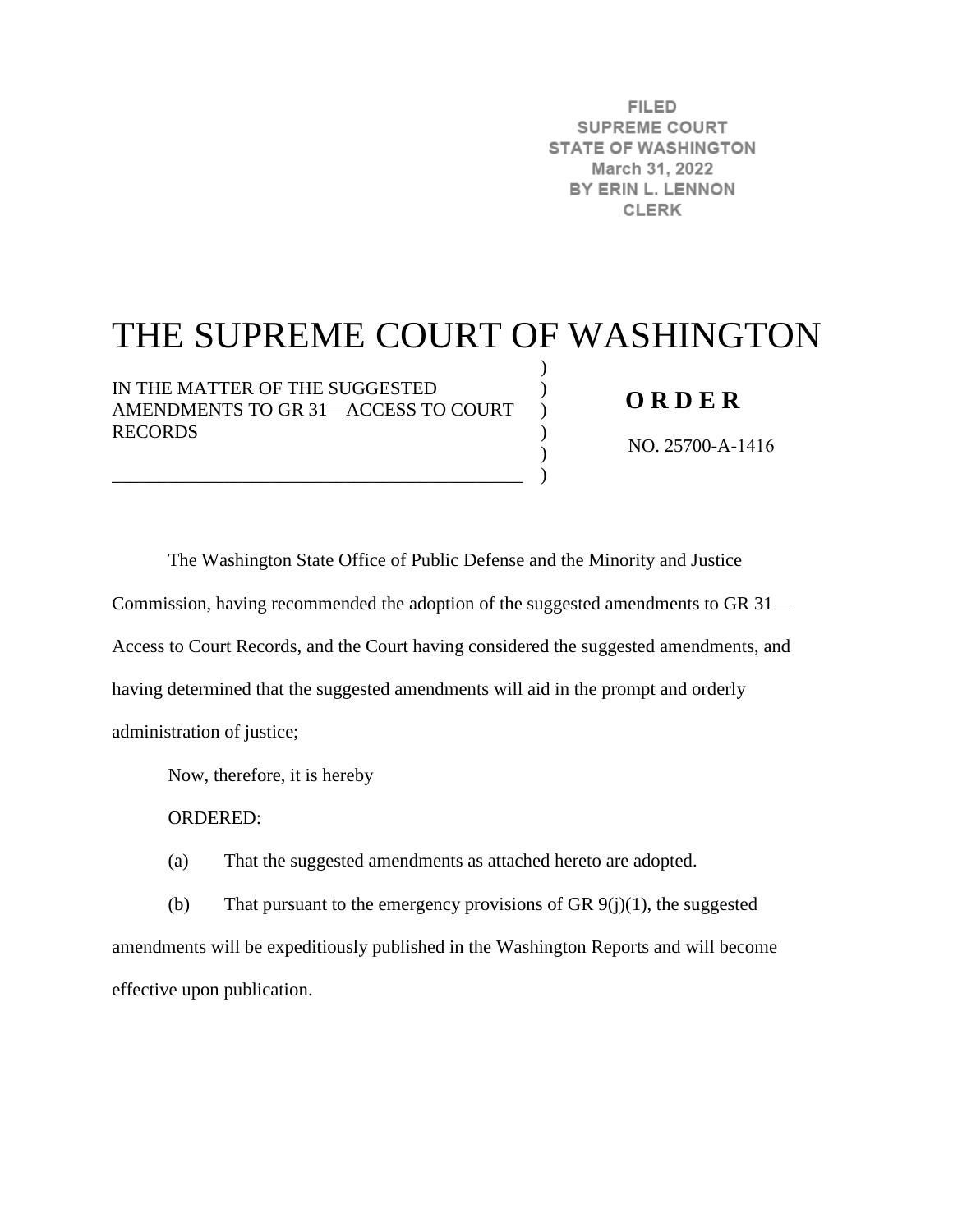Page 2 **ORDER** IN THE MATTER OF THE SUGGESTED AMENDMENTS TO GR 31-ACCESS TO **COURT RECORDS** 

DATED at Olympia, Washington this 31st day of March, 2022.

nzález<br><sup>González, C.J/</sup>

π Johnson, J.

Gordon McCloud, J.

Madsen, J.

Yu.

Owen

Whitener, J.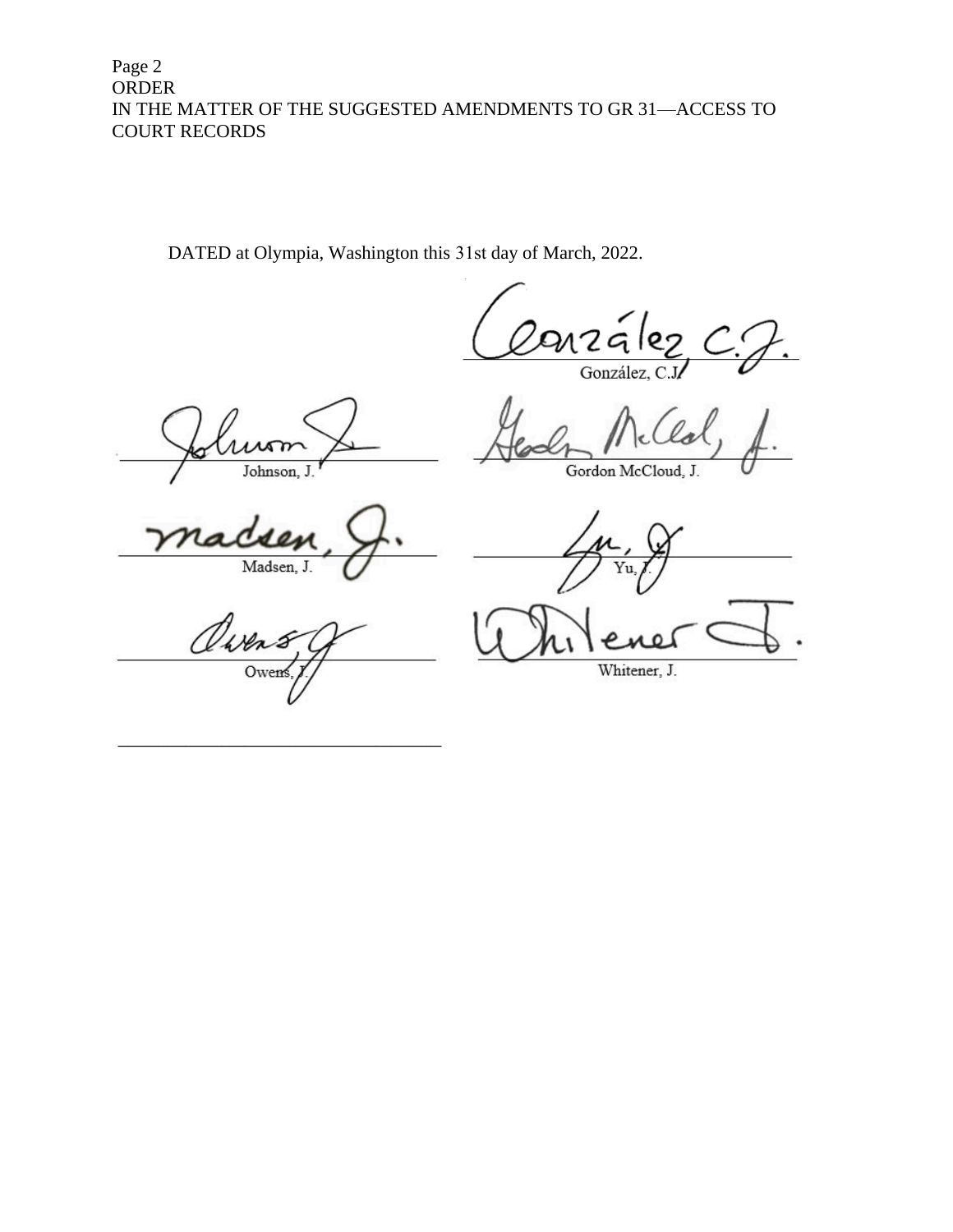# **GR 31 ACCESS TO COURT RECORDS**

**(a) Policy and Purpose.** It is the policy of the courts to facilitate access to court records as provided by Article I, Section 10 of the Washington State Constitution. Access to court records is not absolute and shall be consistent with reasonable expectations of personal privacy as provided by article 1, Section 7 of the Washington State Constitution and shall not unduly burden the business of the courts.

**(b) Scope.** This rule applies to all court records, regardless of the physical form of the court record, the method of recording the court record or the method of storage of the court record. Administrative records are not within the scope of this rule. Court records are further governed by GR 22.

#### **(c) Definitions.**

(1) "Access" means the ability to view or obtain a copy of a court record.

(2) "Administrative record" means any record pertaining to the management, supervision or administration of the judicial branch, including any court, board, or committee appointed by or under the direction of any court or other entity within the judicial branch, or the office of any county clerk.

(3) "Bulk distribution" means distribution of all, or a significant subset, of the information in court records, as is and without modification.

(4) "Court record" includes, but is not limited to: (i) Any document, information, exhibit, or other thing that is maintained by a court in connection with a judicial proceeding, and (ii) Any index, calendar, docket, register of actions, official record of the proceedings, order, decree, judgment, minute, and any information in a case management system created or prepared by the court that is related to a judicial proceeding. Court record does not include data maintained by or for a judge pertaining to a particular case or party, such as personal notes and communications, memoranda, drafts, or other working papers; or information gathered, maintained, or stored by a government agency or other entity to which the court has access but which is not entered into the record.

(5) "Criminal justice agencies" are government agencies that perform criminal justice functions pursuant to statute or executive order and that allocate a substantial part of their annual budget to those functions.

(6) "Dissemination contract" means an agreement between a court record provider and any person or entity, except a Washington State court (Supreme Court, court of appeals, superior court, district court or municipal court), that is provided court records. The essential elements of a dissemination contract shall be promulgated by the JIS Committee.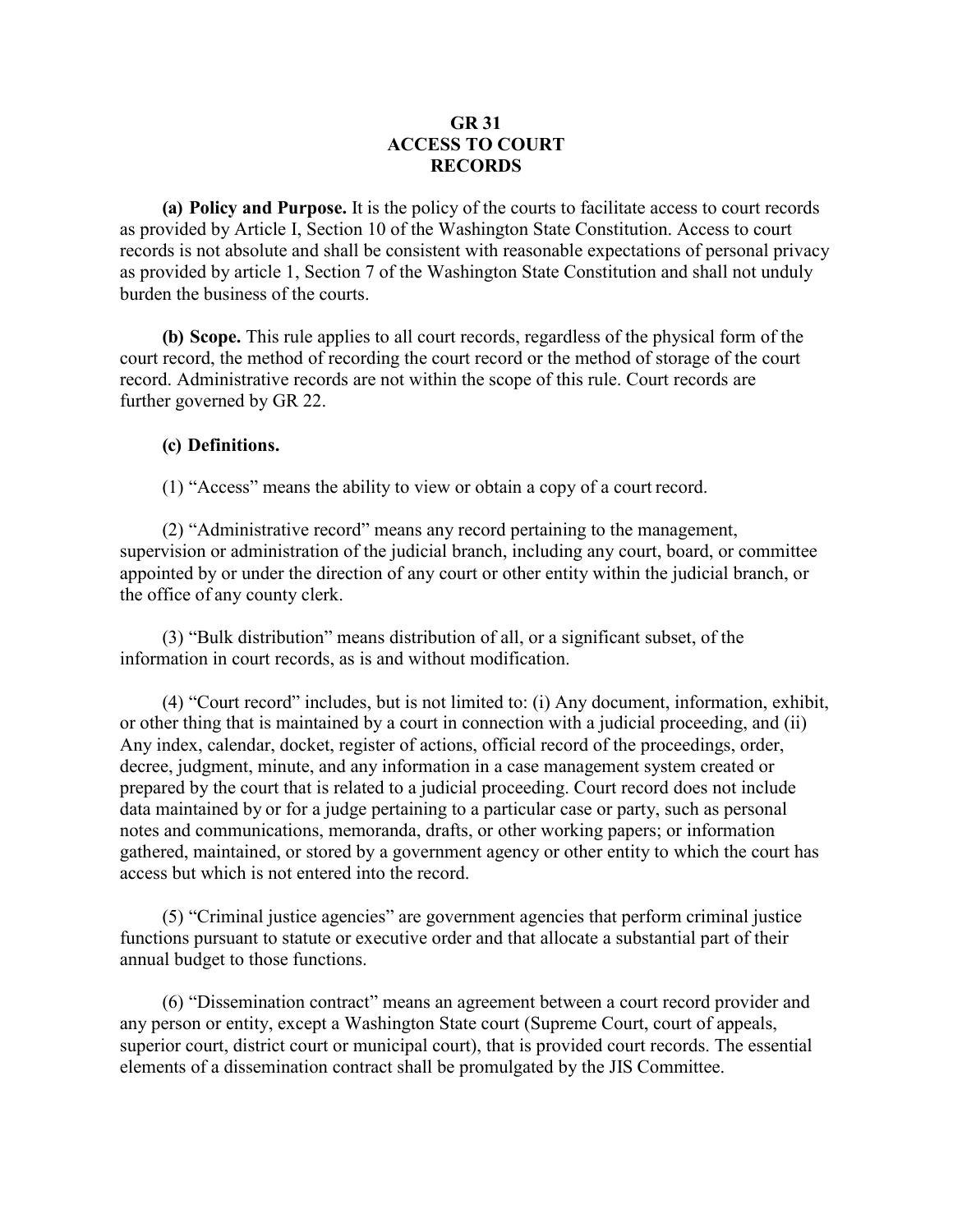(7) "Judicial Information System (JIS) Committee" is the committee with oversight of the statewide judicial information system. The judicial information system is the automated, centralized, statewide information system that serves the state courts.

(8) "Judge" means a judicial officer as defined in the Code of Judicial Conduct (CJC) Application of the Code of Judicial Conduct Section (A).

(9) "Public" includes an individual, partnership, joint venture, public or private corporation, association, federal, state, or local governmental entity or agency, however constituted, or any other organization or group of persons, however organized.

(10) "Public purpose agency" means governmental agencies included in the definition of "agency" in RCW 42.17.020 and other non-profit organizations whose principal function is to provide services to the public.

#### **(d) Access.**

(1) The public shall have access to all court records except as restricted by federal law, state law, court rule, court order, or case law.

(2) Information from an official juvenile offender court record shall not be displayed on a publicly accessible website. The only exception to this rule is if the website is accessed from a physical county clerk's office location.

(3) Each court by action of a majority of the judges may from time to time make and amend local rules governing access to court records not inconsistent with this rule.

(4) A fee may not be charged to view court records at the courthouse.

# **(e) Personal Identifiers Omitted or Redacted from Court Records.**

(1) Except as otherwise provided in GR 22, parties shall not include, and if present shall redact, the following personal identifiers from all documents filed with the court, whether filed electronically or in paper, unless necessary or otherwise ordered by the Court.

(A) Social Security Numbers. If the Social Security Number of an individual must be included in a document, only the last four digits of that number shall be used.

(B) Financial Account Numbers. If financial account numbers are relevant, only the last four digits shall be recited in the document.

(C) Driver's License Numbers.

(2) The responsibility for redacting these personal identifiers rests solely with counsel and the parties. The Court or the Clerk will not review each pleading for compliance with this rule. If a pleading is filed without redaction, the opposing party or identified person may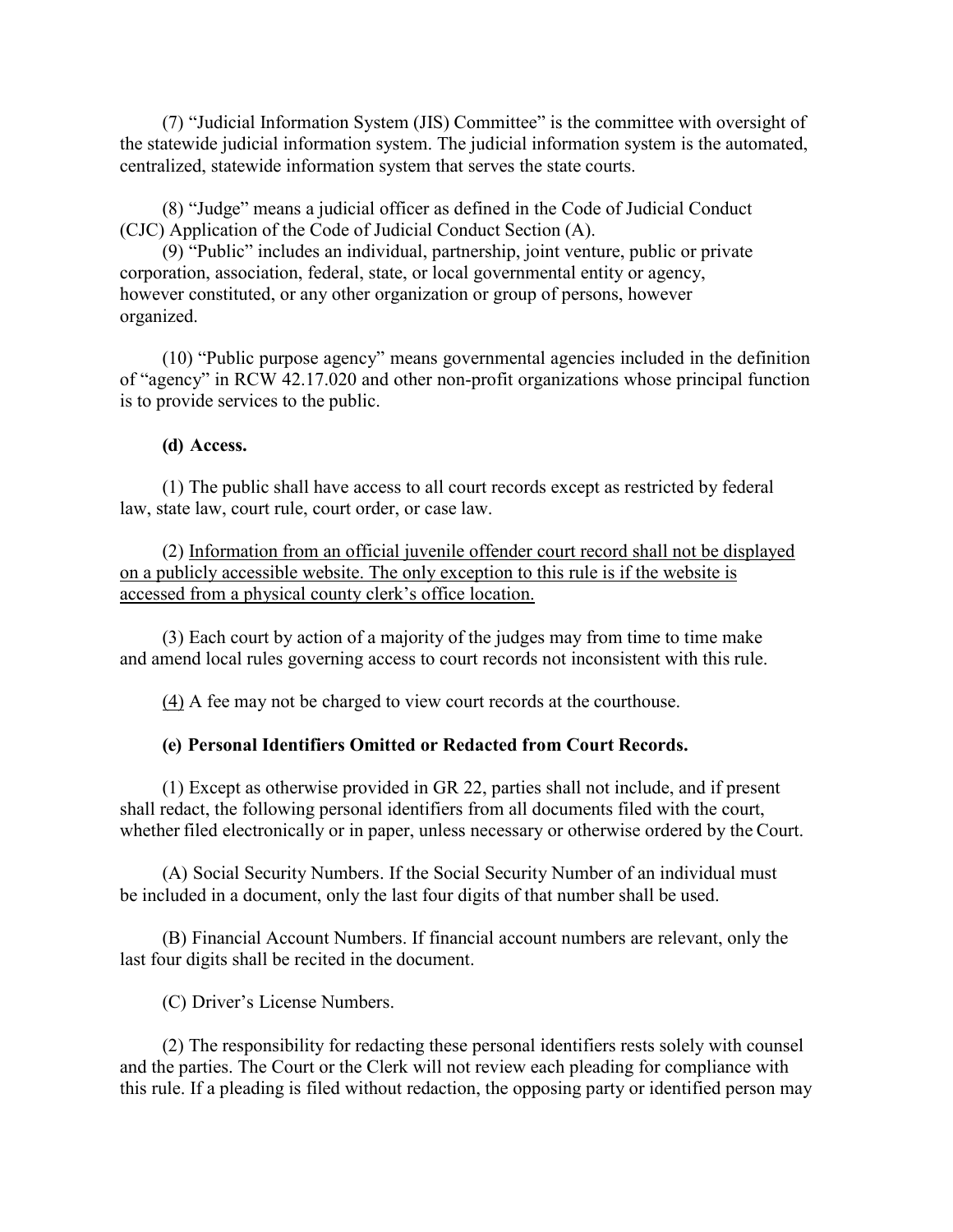move the Court to order redaction. The court may award the prevailing party reasonable expenses, including attorney fees and court costs, incurred in making or opposing the motion.

Comment

This rule does not require any party, attorney, clerk, or judicial officer to redact information from a court record that was filed prior to the adoption of this rule.

# **(f) Distribution of Court Records Not Publicly Accessible.**

(1) A public purpose agency may request court records not publicly accessible for scholarly, governmental, or research purposes where the identification of specific individuals is ancillary to the purpose of the inquiry. In order to grant such requests, the court or the Administrator for the Courts must:

(A) Consider: (i) the extent to which access will result in efficiencies in the operation of the judiciary; (ii) the extent to which access will fulfill a legislative mandate; (iii) the extent to which access will result in efficiencies in other parts of the justice system; and (iv) the risks created by permitting the access.

(B) Determine, in its discretion, that filling the request will not violate this rule.

(C) Determine the minimum access to restricted court records necessary for the purpose is provided to the requestor.

(D) Assure that prior to the release of court records under section (f) (1), the requestor has executed a dissemination contract that includes terms and conditions which: (i) require the requester to specify provisions for the secure protection of any data that is confidential; (ii) prohibit the disclosure of data in any form which identifies an individual; (iii) prohibit the copying, duplication, or dissemination of information or data provided other than for the stated purpose; and (iv) maintain a log of any distribution of court records which will be open and available for audit by the court or the Administrator of the Courts. Any audit should verify that the court records are being appropriately used and in a manner consistent with this rule.

(2) Courts, court employees, clerks and clerk employees, and the Commission on Judicial Conduct may access and use court records only for the purpose of conducting official court business.

(3) Criminal justice agencies may request court records not publicly accessible.

(A) The provider of court records shall approve the access level and permitted use for classes of criminal justice agencies including, but not limited to, law enforcement, prosecutors, and corrections. An agency that is not included in a class may request access.

(B) Agencies requesting access under this section of the rule shall identify the court